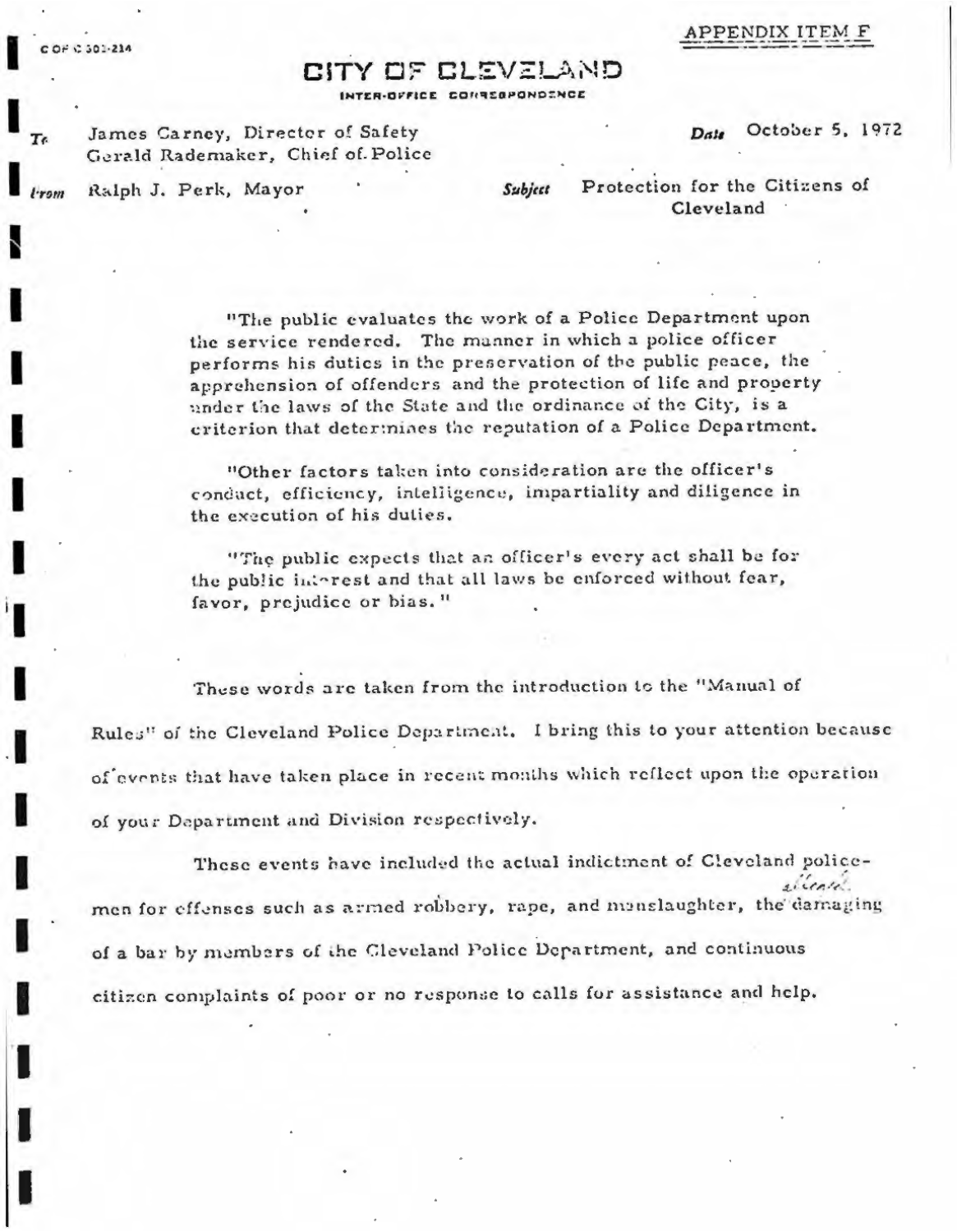As Chief Executive Officer and Mayor of the City of Cleveland, I am instructing you both to take immediate steps to reverse this trend and rectify an intolerable situation.

The people of the City of Cleveland demand and should be entitled to service and rapid responses by your Cepartment. Such service depends upon efficient management and it therefore follows that the efficient operation of the Police Department begins and ends with the proper management of resources by the Executive Officers of the Division of Police. Manpower is the most expensive resource of any undertaking and it must be utilized to its fullest potential. Failure to maintain proper attitude, discipline, efficient distribution of personnel, and prompt and proper investigation of complaints reflects directly upon the Executive Officer's failure to carry out his duties and responsibilities.

While I recognize that the unlawful action of a few policemen should not reflect upon the vast majority of dedicated members of the Cleveland Police Department, the time has come to stop making excuses and to act. The increased demand for services placed upon every individual police officer within the City requires that every available minute be spent on an actual complaint or investigation or be used in a highly visible protective patrel.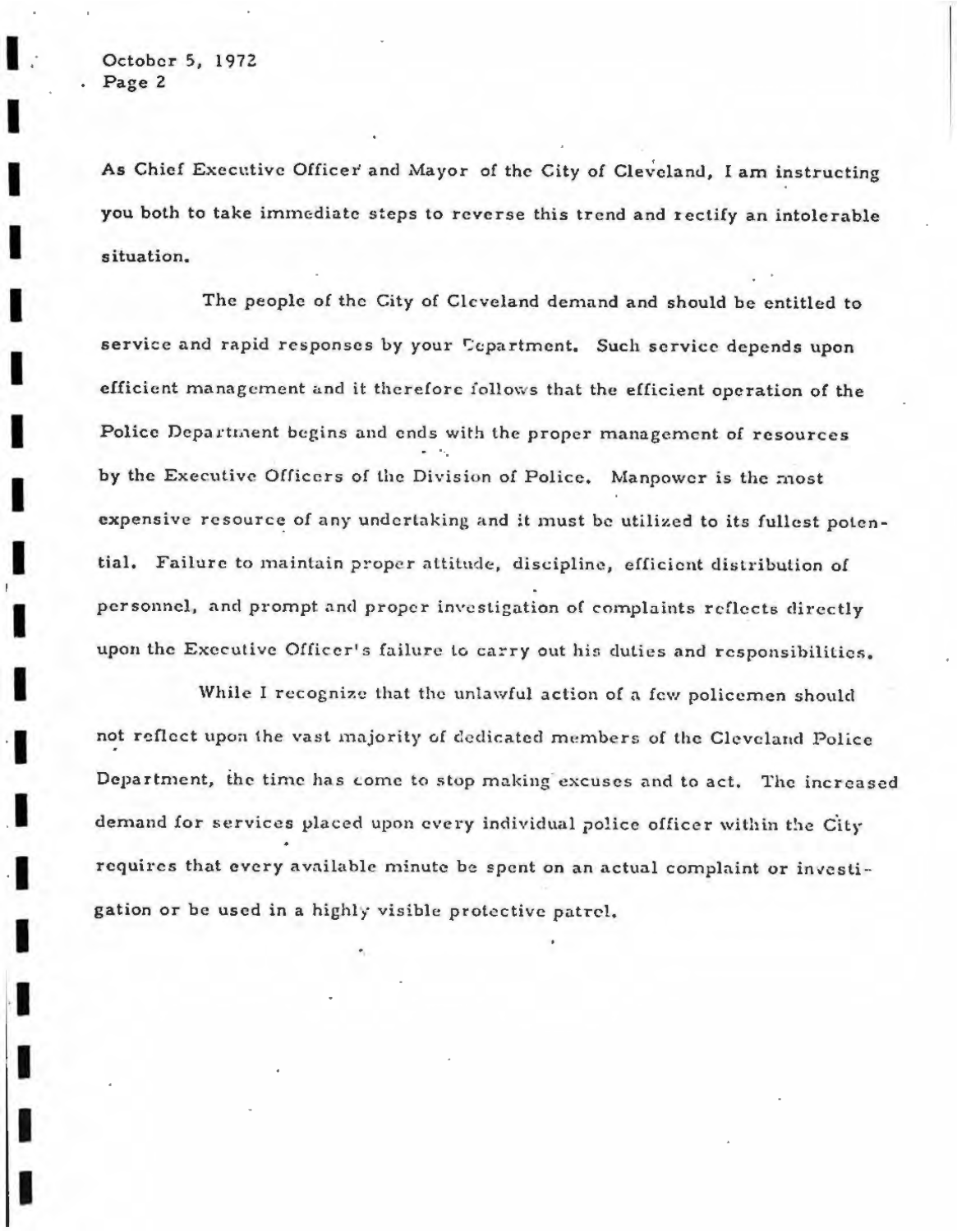A highly visible police force in all areas of the City will provide the public with the increased protection they demand, as well as, insure rapid response to calls for help. As a first step, I am instructing the Chief of Police to issue orders making it a violation of departmental regulations for any policeman, while in uniform or on duty, to be seen or found in a bar or cocktail lounge unless he is there on a specific complaint or request for assistance. Each superior officer will be held directly responsible for insuring that those patrolmen under his command use their time most effectively to insure immediate response to complaints and an active preventive patrol. Complaints brought against members of the Cleveland Police Department for misuse of time will reflect directly upon their immediate supervisors.

Supervision will also be extended to the equipment used by individual officers. I refer to your Rule 84, Section 1, "Officers and members shall carry only such weapons as are furnished by the City of Cleveland, or those which have been authorized by the Chief of Police."

An immediate review of all existing permissions to carry other than City supplied firearms shall be undertaken to determine that only those firearms meeting departmental regulations are being used. As Chief of Police, you will take the necessary action to determine what, if any, weapons should, in fact, be authorized based upon conditions as they exist today.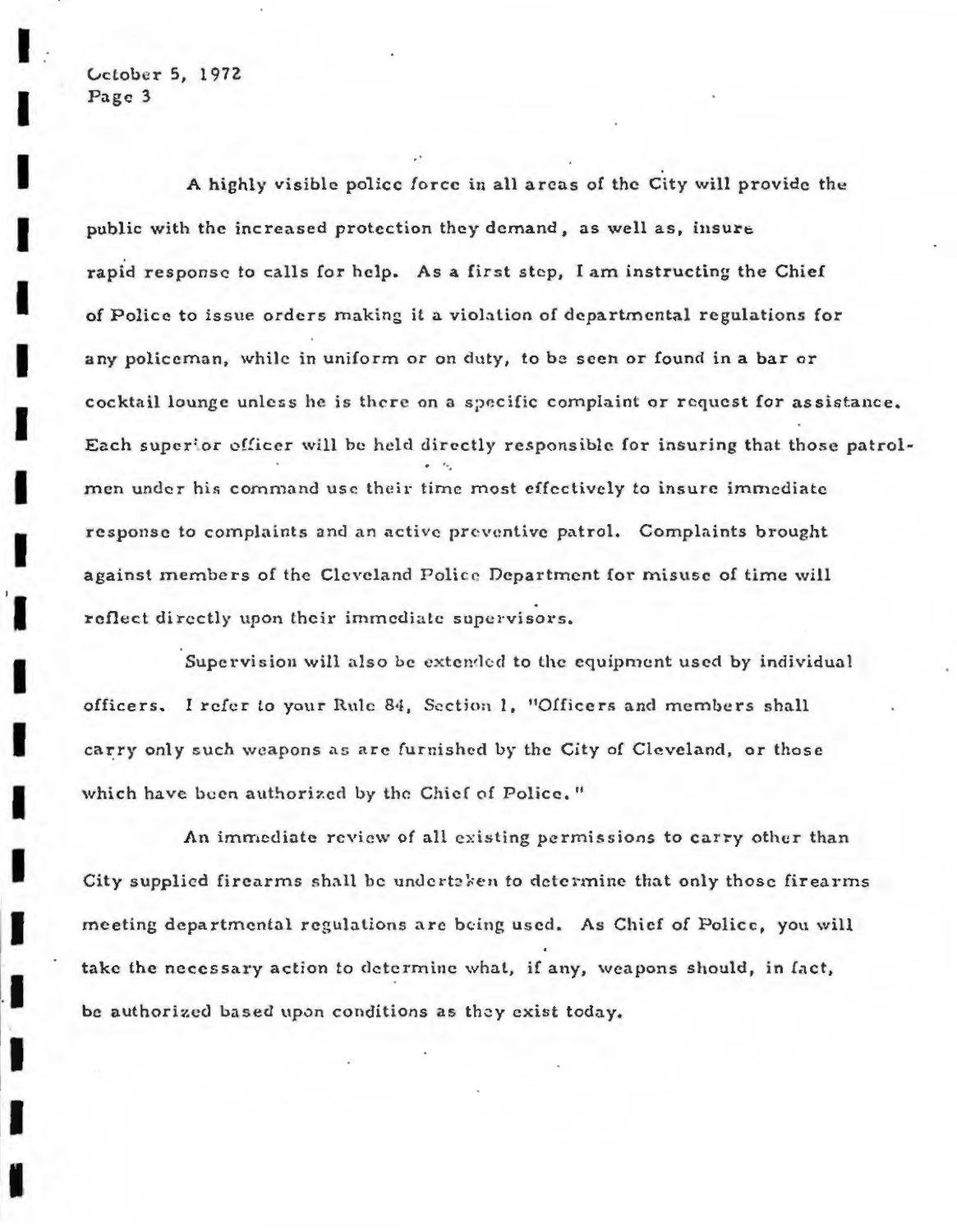I

A monthly inspection on an unscheduled basis will be instituted by the platoon and unit captains throughout the department. These inspections will also include an inspection of each vehicle being used to determine that only authorized weapons are being carried. Appropriate reports will be forwarded to the Safety Department and the Office of the Mayor as to when, where, and by whom each inspection was conducted. Further, a complaint that an officer is using or carrying an unauthorized weapon will reflect on that individual's superior officer as well as the offending member.

Effective immediately, plans will also be formulated and action taken to rotate all District and Detective Bureau command officers of the rank of Deputy Inspector on a regular three-month basis. Captains, as members of the Executive Officer's staff, will also be rotated between Districts and the Detective Bureau on a staggered basis every nine months  $-1/3$  of the District and Detective Bureau captains to be rolated every three months effective immediately.

A maximum of three captains should be assigned to the Detective Bureau, and a minimum of 18 to the six Police Districts to insure an aroundthe-clock responsibility within each working platoon. If it is not possible for you to accomplish this continual supervision with your present personnel assignments, it will be necessary to take steps to reassign personnel to fulfill this basic requirement.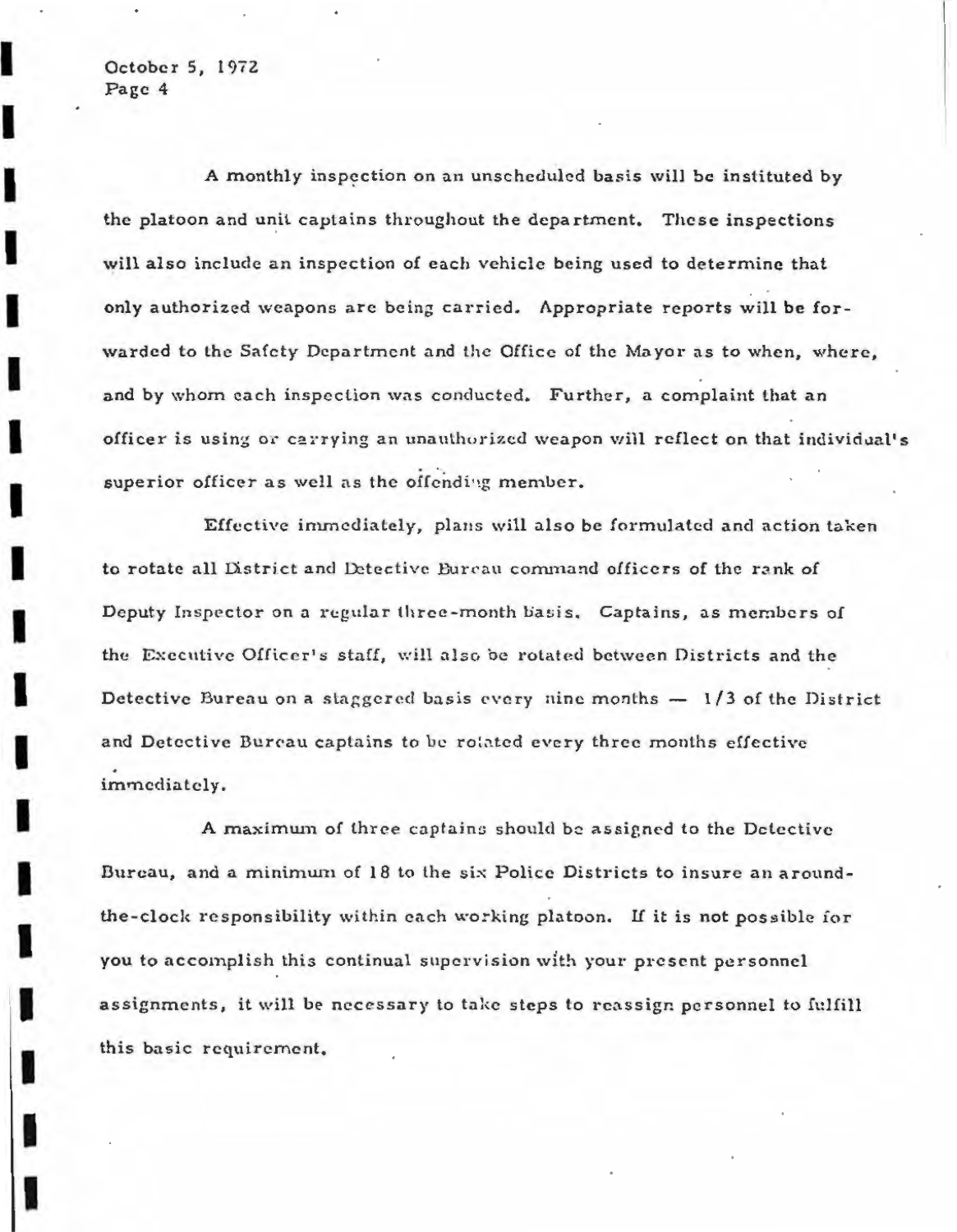I realize that the reduction of crime cannot be achieved by police action alone, and that any successful campaign will require the cooperation and assistance us air in \* .-- of our community. Such participation and assistance has been demonstrated in the past by those citizen members of the Cleveland Police Auxiliary.

You will immediately proceed with the implementation of the Citizen Auxiliary Police Program. Funds are now available to purchase the necessary uniforms and equipment to outfit those members who have already completed their basic training. Additional funds are being sought to uniform and equip an additional 1,500 such volunteers. Funds will also be available soon for the expansion of the Cleveland Police Outreach Program. Organizational steps should be taken now so that immediate implementation can take effect upon the receipt of these funds.

To insure the proper and most efficient and effective implementation of these programs, you will immediately assign an experienced officer in Community Relations matters of at least the rank of Captain to carry out these projects. If additional personnel are needed to successfully carry out these projects, you should reassign and transfer experienced officers for this purpose on a high priority basis.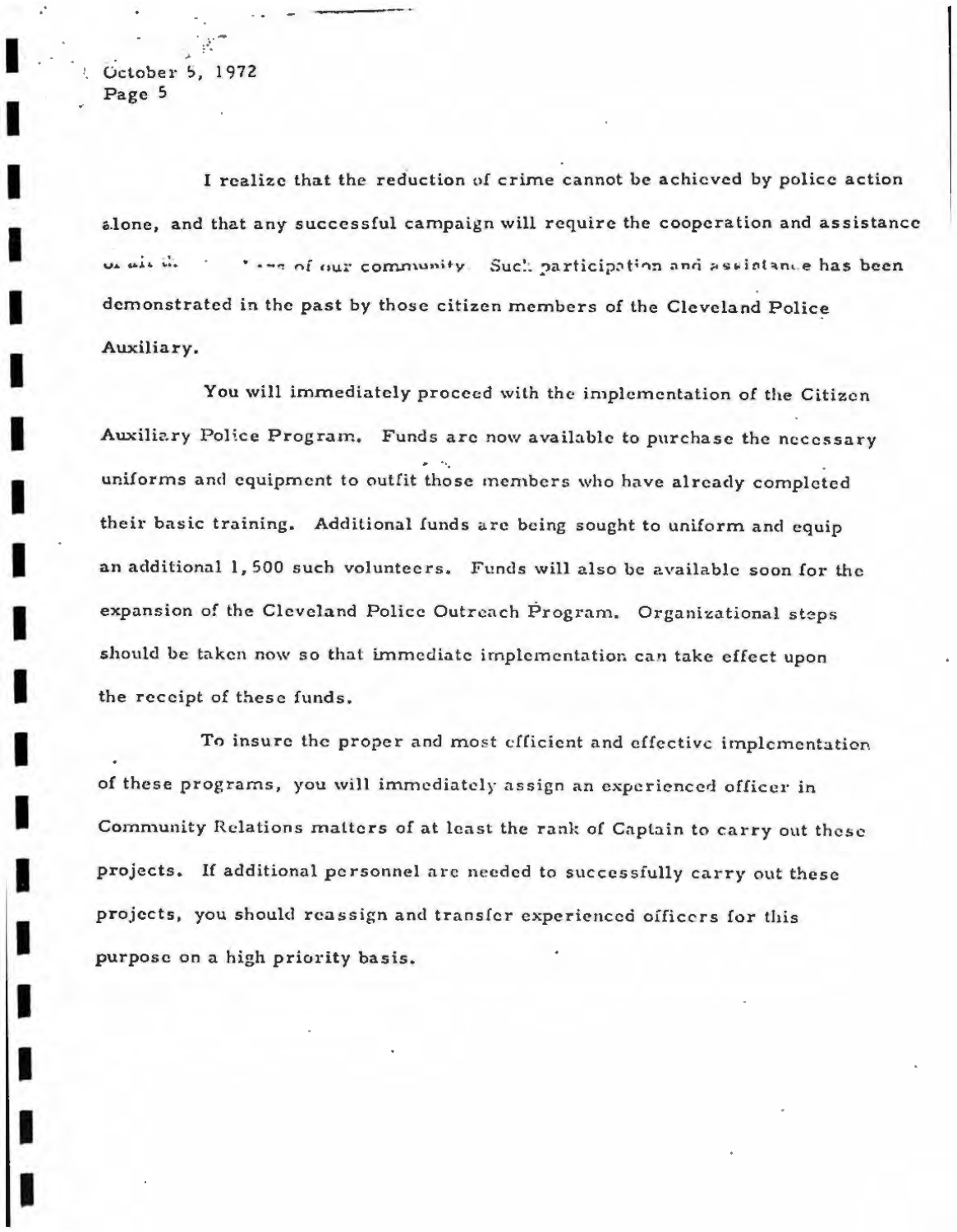It has also been brought to my attention that members of the Police Department have been transferred to the Radio Communications Center as a form of disciplinary action. Such use of a 6.5 million dollar investment which serves as a focal point of all citizen complaints and requests for help will not be tolerated.

All personnel who have recently or in the past been transferred to the communications center for discipline, or similar reasons, should be removed immediately. Postive action will be taken to correct the inadequacies existing in this most important center that links the Cleveland Police Department to the community. Plans should also be formulated and implemented, to place a limited number of civilian personnel in the communications center on a test basis. Further, thought should be given and plans formulated for expanded use of the Citizen Police Auxiliary, as well as, paid civilian personnel to assist in the daily non-police duties now being performed by regular-trained police officers.

Immediate steps should also be undertaken for a complete revision of the "Rules of Conduct and Discipline" written in 1950, for members of the Cleveland Police Department so that it is consistent with the requirements and conditions that exist today in 1972.